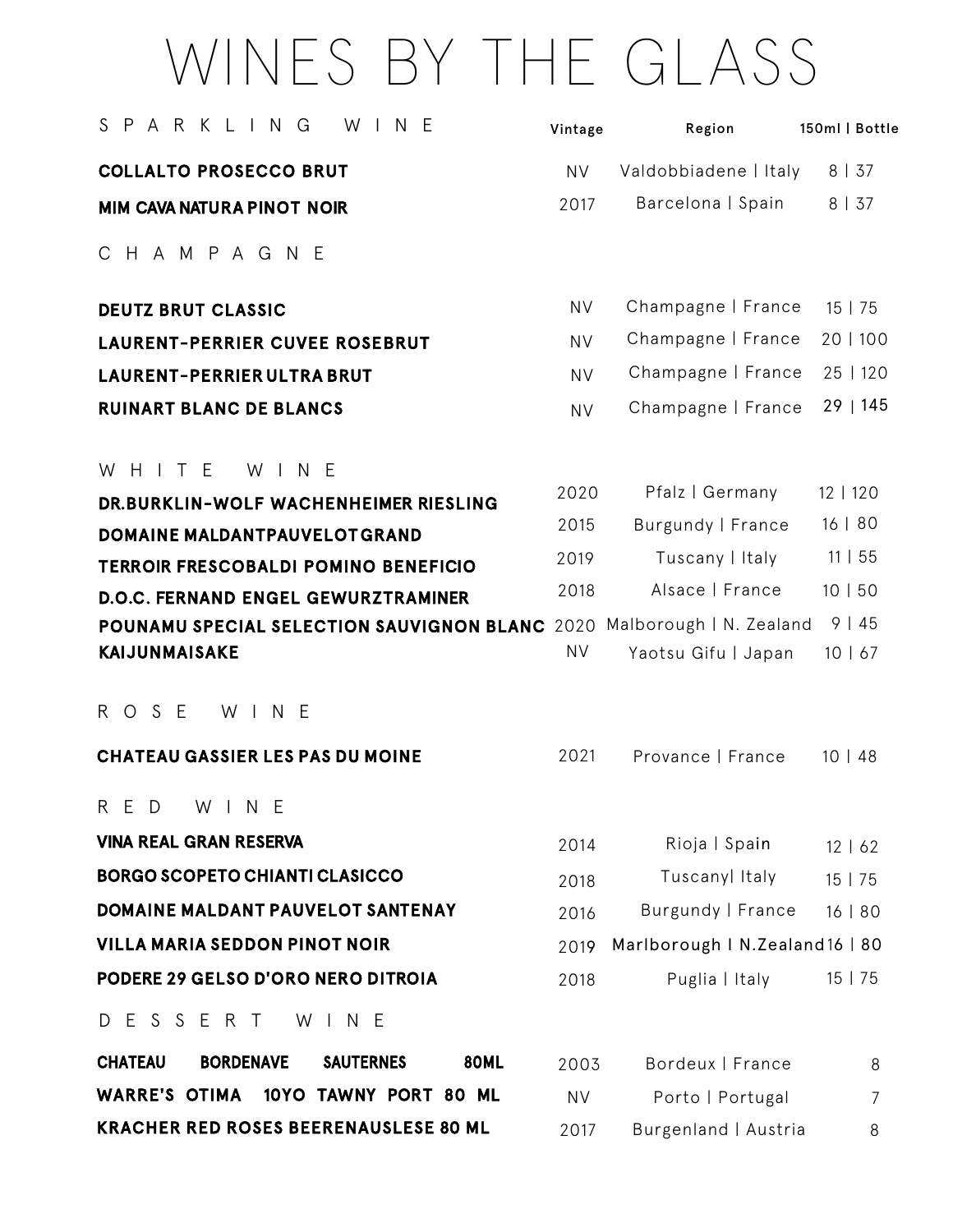## COCKTAILS

| SPRITZER<br>COCKTAILS                  | Origin     | Flavour profile     | Price |
|----------------------------------------|------------|---------------------|-------|
| <b>APEROL SPRITZ</b>                   | Italy      | Sweet   Bitter      | 10    |
| <b>CHERRY SPRITZ</b>                   | Italy      | Sweet   Sparkling   | 10    |
| <b>CHAMBORD SPRITZ</b>                 | France     | Sweet   Sparkling   | 10    |
| <b>PORTO TONIC</b>                     | Portugal   | Citrus   Refreshing | 10    |
| RHUBARB AND MINT SPRITZ                | Italy      | Herbal   Sparkling  | 10    |
| $G \mid N$<br>$\mathsf{C}$<br>OCKTAILS |            |                     |       |
| <b>AVIATION</b>                        | <b>USA</b> | Floral              | 12    |
| <b>BIJOU</b>                           | USA        | Herbal              | 16    |
| <b>FRENCH 75</b>                       | France     | Sweet   Sour        | 10    |
| <b>GIMLET</b>                          | UK         | Sweet   Sour        | 10    |
| <b>MARTINEZ</b>                        | <b>USA</b> | Sweet   Strong      | 10    |
| <b>NEGRONI</b>                         | Italy      | Bitter   Herbal     | 10    |
| <b>NEGRONI SBAGLIATO</b>               | Italy      | Bitter   Herbal     | 10    |
| <b>RED SNAPPER</b>                     | USA        | Hot   Savoury       | 16    |
| <b>VESPER MARTINI</b>                  | UK         | Strong              | 14    |
| <b>WHITE LADY</b>                      | UK         | Sour   Creamy       | 12    |
|                                        |            |                     |       |

VODK A COCK T A I L S

| <b>BLOODY MARY</b>      | <b>USA</b> | Hot   Savoury    | 12 <sup>°</sup> |
|-------------------------|------------|------------------|-----------------|
| <b>CAESAR MARY</b>      | <b>USA</b> | Hot   Savoury    | 12 <sup>°</sup> |
| <b>COSMOPOLITAN</b>     | <b>USA</b> | Strong   Sour    | 12 <sup>°</sup> |
| <b>ESPRESSO MARTINI</b> | UK         | Strong   Savoury | 14              |
| <b>FRENCH MARTINI</b>   | <b>USA</b> | Sweet   Sour     | 12 <sup>°</sup> |
| <b>GODMOTHER</b>        | <b>USA</b> | Sweet   Strong   | 10 <sup>°</sup> |
| <b>KAMIKAZE</b>         | <b>USA</b> | Strong   Sour    | 10              |
| <b>MOSCOW MULE</b>      | <b>USA</b> | Strong   Spicy   | 12 <sup>°</sup> |
| <b>PORNSTAR MARTINI</b> | UK         | Sweet   Sour     | 16              |
| <b>VODKA MARTINI</b>    | <b>USA</b> | Strong           | 14              |
| <b>WHITE RUSSIAN</b>    | Belgium    | Strong   Creamy  | 10              |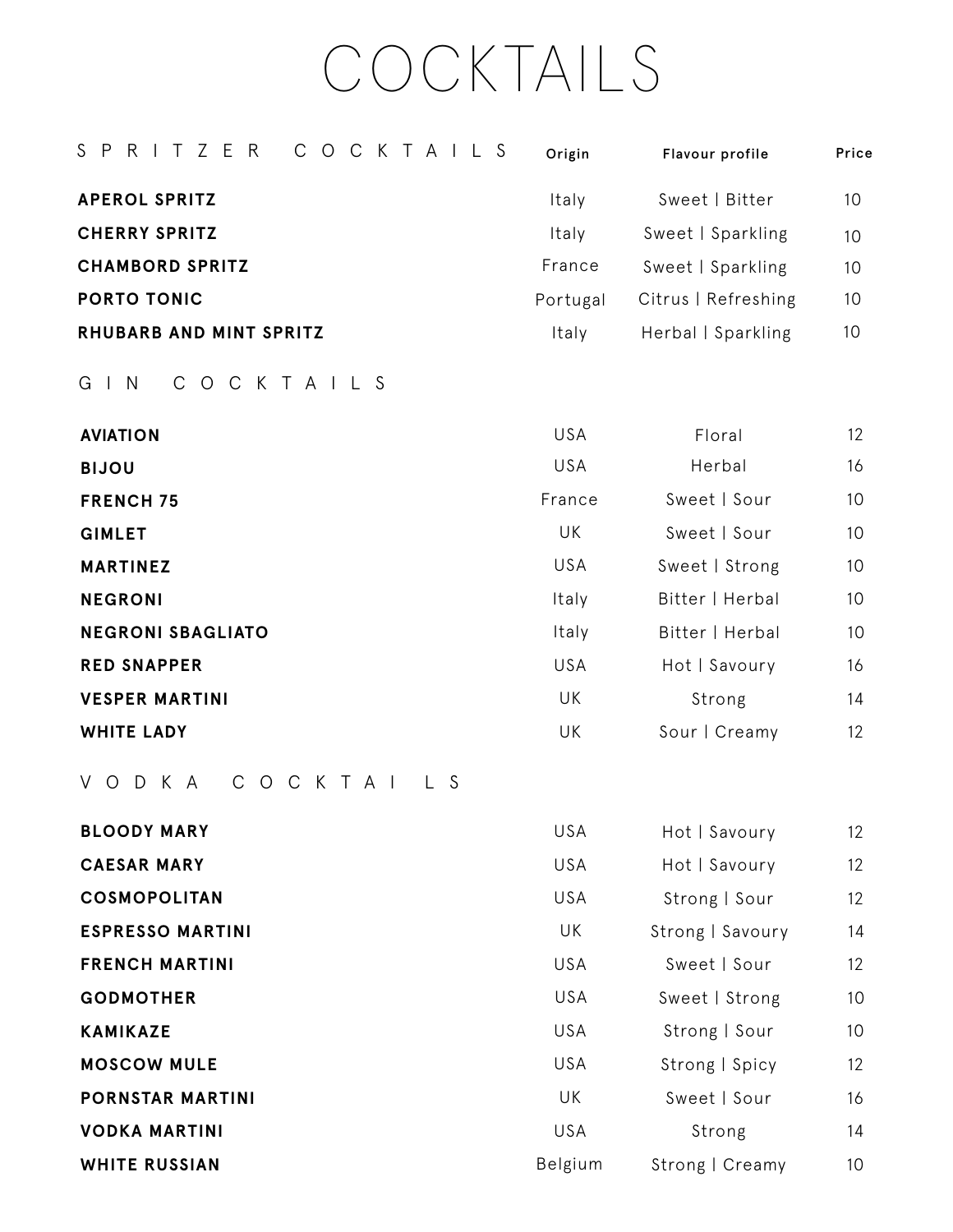| COCKTAILS<br>HISKY<br>W     | Origin     | Flavour profile        | Price |
|-----------------------------|------------|------------------------|-------|
| <b>ALGONQUIN</b>            | Canada     | Savoury   Sweet        | 10    |
| <b>GODFATHER</b>            | USA        | Strong   Sweet         | 10    |
| <b>HOT TODDY</b>            | Scotland   | Savoury   Warm         | 12    |
| <b>MANHATTAN</b>            | USA        | Strong   Sweet         | 12    |
| <b>MINT JULEP</b>           | USA        | Refreshing   Sweet     | 10    |
| <b>NEW YORK SOUR</b>        | USA        | Creamy   Sour   Sweet  | 12    |
| <b>OLD FASHIONED</b>        | USA        | Strong   Sweet         | 10    |
| <b>OLD FASHIONED PEATED</b> | <b>USA</b> | Peated   Sweet         | 14    |
| <b>RUSTY NAIL</b>           | USA        | Herbal   Sweet         | 10    |
| <b>SAZERAC</b>              | <b>USA</b> | Strong   Sweet         | 14    |
| <b>TENNESSEE MULE</b>       | USA        | Strong   Sweet   Spicy | 12    |
| <b>WHISKY SOUR</b>          | USA        | Creamy   Sweet         | 12    |
|                             |            |                        |       |

RUM COCKTAILS

| USA<br>Sour   Sweet<br>10          |
|------------------------------------|
| USA<br>12<br>Sour   Sweet          |
| USA<br>12<br>Sweet                 |
| Cuba<br>10<br>Sour   Sweet         |
| UK<br>Spicy   Sweet<br>10          |
| <b>USA</b><br>12<br>Creamy   Sweet |
|                                    |

COGNAC COCKTAILS

| <b>CHAMPAGNE COCKTAIL</b> | USA    | Sparkling   Sweet | 20 |
|---------------------------|--------|-------------------|----|
| <b>COGNAC FLIP</b>        | USA.   | Creamy   Sweet    | 12 |
| <b>ROYAL MANHATTAN</b>    | USA    | Strong   Sweet    | 16 |
| <b>SIDECAR</b>            | France | Strong   Sweet    | 16 |

TEQUILA COCKTAILS

| <b>MARGARITA</b>         | IJSA   | Sour   Sweet    | 14 |
|--------------------------|--------|-----------------|----|
| <b>PALOMA</b>            | Mexico | Strong   Flolar | 12 |
| <b>TOMMY'S MARGARITA</b> | USA    | Strong   Sweet  | 14 |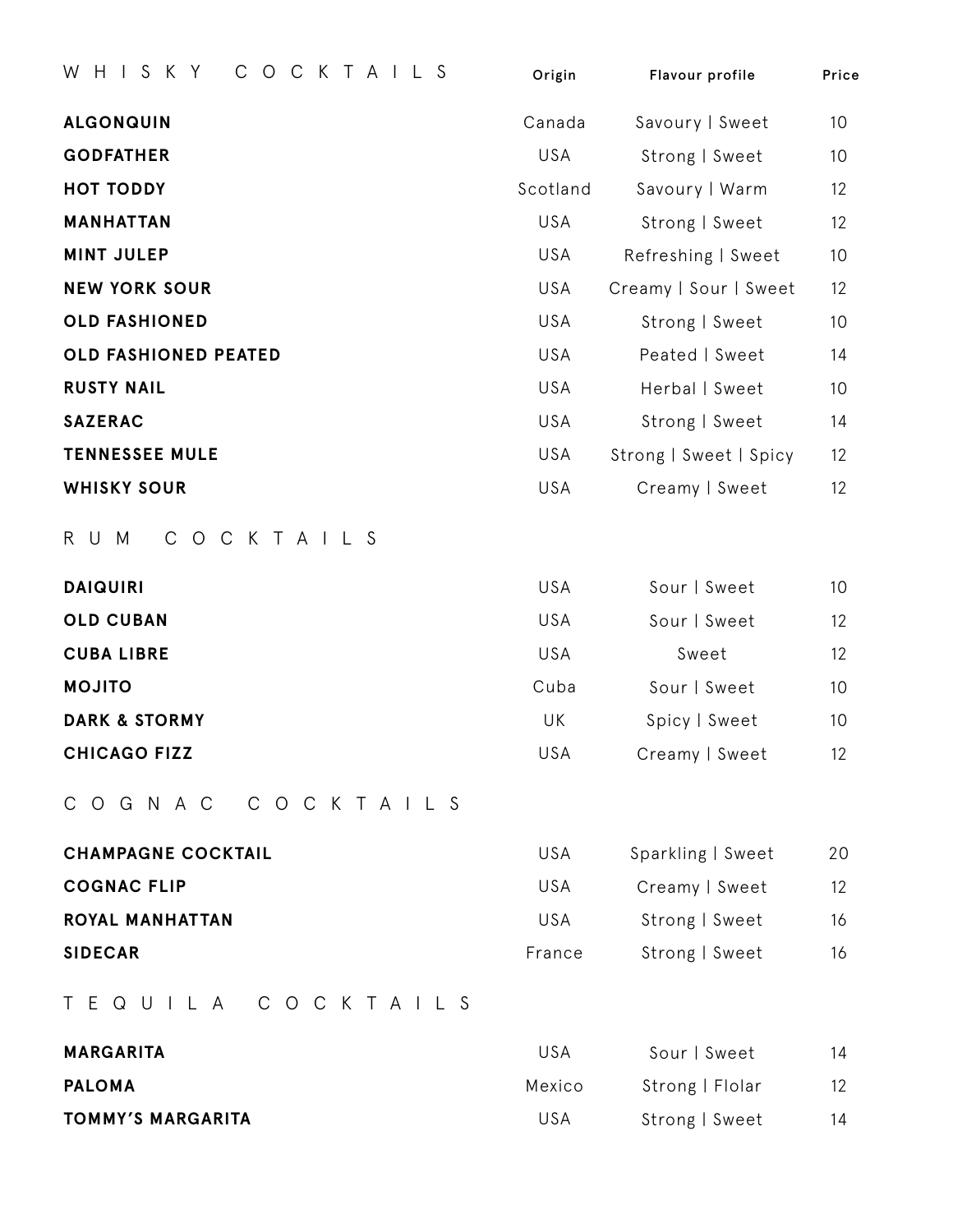| COCKTAILS<br>V A R I O<br>US         | Origin   | Flavour profile       | Price |
|--------------------------------------|----------|-----------------------|-------|
| <b>PISCO SOUR</b>                    | Peru     | Sour   Creamy         | 12    |
| <b>AMARETTO SOUR</b>                 | Italy    | Creamy   Sweet        | 10    |
| <b>KIR ROYALE</b>                    | France   | Sparkling   Sweet     | 18    |
| <b>AMORA AMARO</b>                   | Trinidad | Sour   Sweet   Bitter | 14    |
| <b>LONG ISLAND ICED TEA</b>          | USA      | Strong   Sweet   Sour | 14    |
| M O C K T A I L S<br>$0 \frac{9}{6}$ |          |                       |       |
| <b>MOVIESTAR MARTINI</b>             | USA      | Sour   Sweet          | 10    |

| <b>APEROL SPRITZ ZERO</b> | Italy     | Bitter   Sweet | 10 |
|---------------------------|-----------|----------------|----|
| <b>LEMON LIME BITTERS</b> | Australia | Bitter   Sweet | 10 |

BEER

| BEERS ON TAP                    |                      | Origin      | Flavour profile                |             |
|---------------------------------|----------------------|-------------|--------------------------------|-------------|
| <b>GENYS TATOO LAGER</b>        | 400ML                | Lithuania   | Light   Smooth                 | 4.5         |
| GENYS KALIFORNIKACIJA APA 400ML |                      |             | Lithuania Medium body   Bitter | 4.5         |
| <b>HEINEKEN LAGER</b>           | <b>330ML   500ML</b> | Netherlands | Smooth   Bitter                | $3.5$   4.5 |

## BEERS BY B O T TLE

| <b>GENYS BALTIC PORTER AGED IN LAPHROIG CASK</b> Lithuania |        | Smoky   Full body             | 5   |
|------------------------------------------------------------|--------|-------------------------------|-----|
| <b>CORONA EXTRA</b>                                        | Mexico | Light   Smooth                | - 5 |
| <b>GENYS KALIFORNIKACIJA 0%</b>                            |        | Lithuania Light body   Bitter | 4.5 |
| SIXHT MONTH RASPBERY MILKSHAKE 0%                          |        | Lithuania Thick body   Juicy  | 4.5 |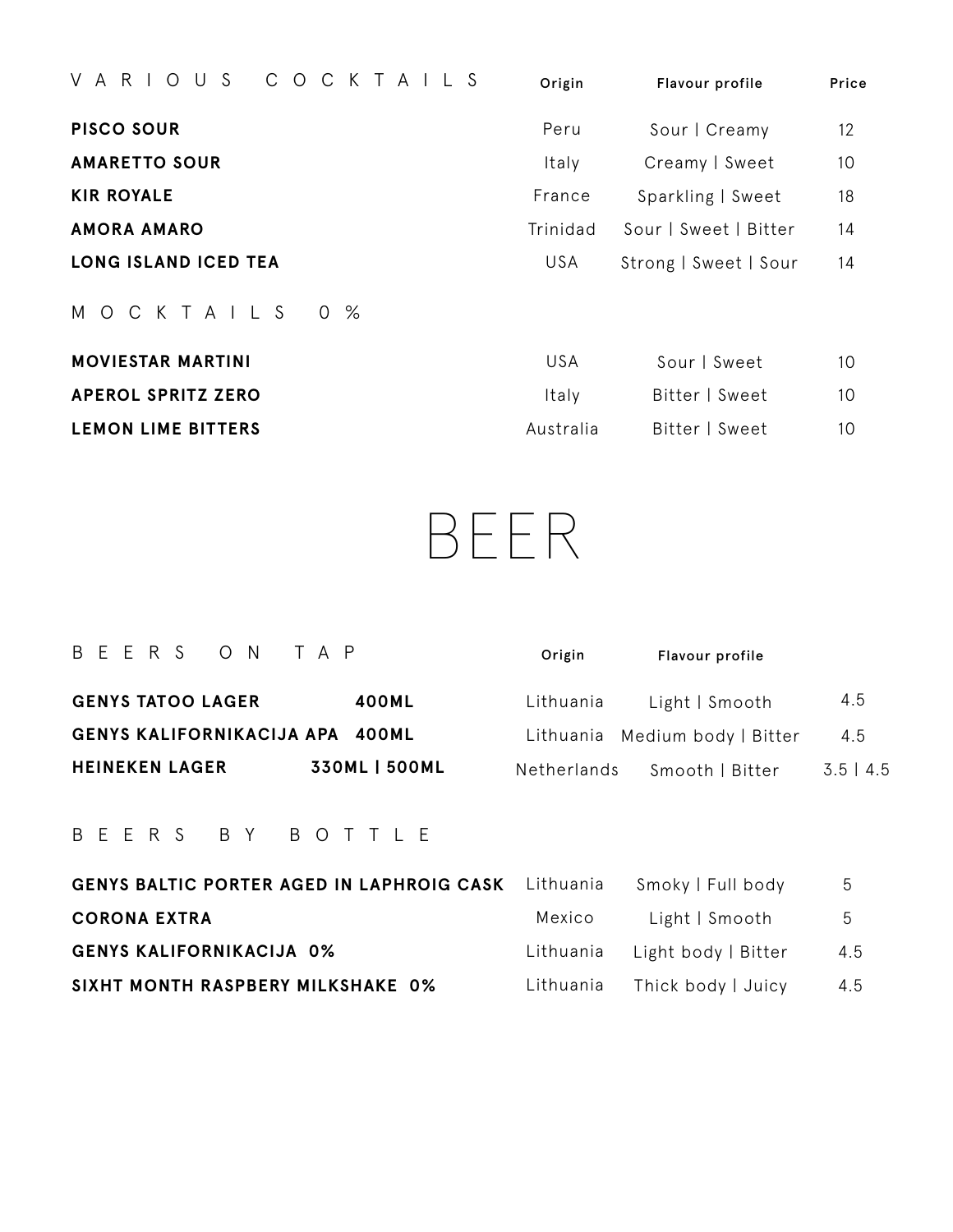| W A T E R                       | Origin    | Flavour profile | 250   750 ML   |
|---------------------------------|-----------|-----------------|----------------|
| <b>ACQUA PANNA</b>              | Italy     | Still           | $3.5$   5.5    |
| <b>SAN PELLEGRINO</b>           | Italy     | Sparkling       | $3.5$   5.5    |
| S O F T D R I N K S             |           |                 |                |
| <b>ACALA KOMBUCHA</b>           | Lithuania |                 | 5              |
| <b>BIRCH SAP</b>                | Lithuania |                 | $\overline{4}$ |
| <b>COLA   SPRITE   FANTA</b>    |           |                 | 3.5            |
| <b>JUICES</b>                   |           |                 | 3.5            |
| <b>1724 TONIC</b>               |           |                 | 5              |
| <b>RED BULL</b>                 |           |                 | 5              |
| HOT BEVERAGES                   |           |                 |                |
| <b>DAMMAN TEA</b>               |           |                 | 5.5            |
| <b>ESPRESSO</b>                 |           |                 | 2.5            |
| <b>DOUBLE ESPRESSO</b>          |           |                 | 3.5            |
| <b>BLACK COFFEE   AMERICANO</b> |           |                 | $\overline{3}$ |
| <b>CAPPUCCINO</b>               |           |                 | $\overline{4}$ |
| <b>LATTE</b>                    |           |                 | 4.5            |
| <b>FLAT WHITE</b>               |           |                 | 4.5            |